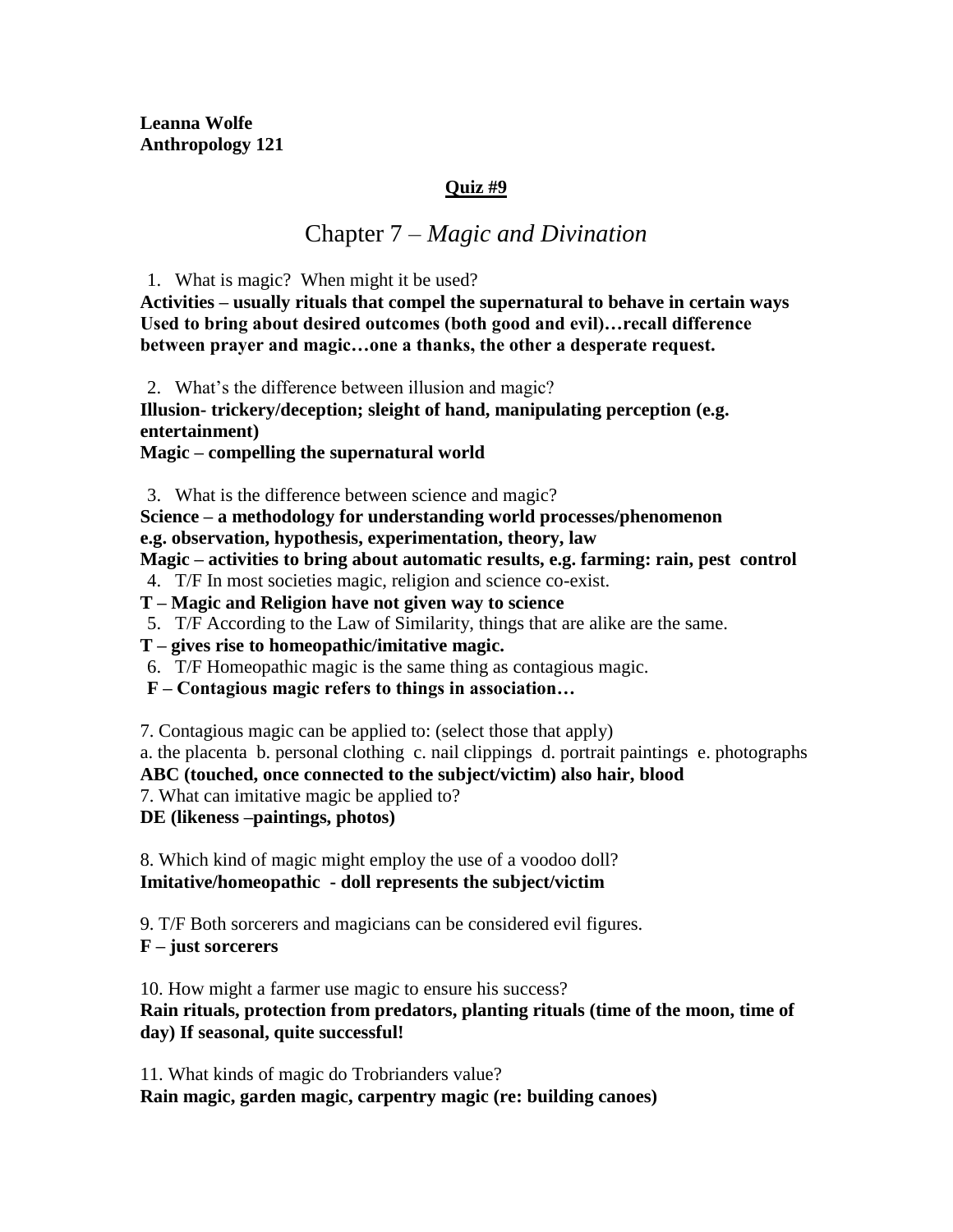12. T/F Apprenticeship is the most common way to learn magic.

**T – similar to shamanic apprenticeship…learning rituals and spells.**

13. T/F The formulas for spells are frequently adapted to function more effectively in present day environments.

**F – Must maintain archaic languages and formulas…any deviation may cause them not to work!**

14. What causes bad luck? Good luck? What evidence do we have to verify this? **Evidence of things happening as desired or not, experience, coincidence**

15. T/F Magic often is performed to bring on events that will appear naturally.

- **T –e.g. rain; might be wary of testing to see if this is not true.**
- 16. When performing a ritual does not bring about desired ends, who/what might be faulted?

**Magician/Performer is blamed. Didn't perform ritual correctly, didn't use correct materials. Never fault ritual/spell. Someone doing counter magic**

17. T/F We're more likely to remember failures than successes.

**F – Selective memory. Success of rituals more often remembered. Becomes the reason to keep practicing them.**

18. How do the Australian Aborigines of Arnhem Land rely on magical beliefs regarding death that prove to be true?

**Victims believe their time has come. Families confirm symptoms, then deny them food and water; ultimately they die of starvation.**

19. What is the difference between fortuitous and deliberate divination techniques? **Seeing an omen vs. conscious effort to get answers (doing a test)**

20. Where did astrology originate?

- 21. Greece b. Rome c. Egypt d. Babylonia
- **D**

22. Why do you think astrology is so popular in the U.S.?

**Traffic in relationships, wealth, opportunity…identity, connection, belonging. Entertainment- newspaper columns, internet sites**

# *Baseball Magic*

1. Trobrianders practice magic when: (select those that apply)

a. gardening b. fishing inside of lagoons c. canoeing in unfamiliar waters d. constructing canoes e. making baskets and pots

**ACD**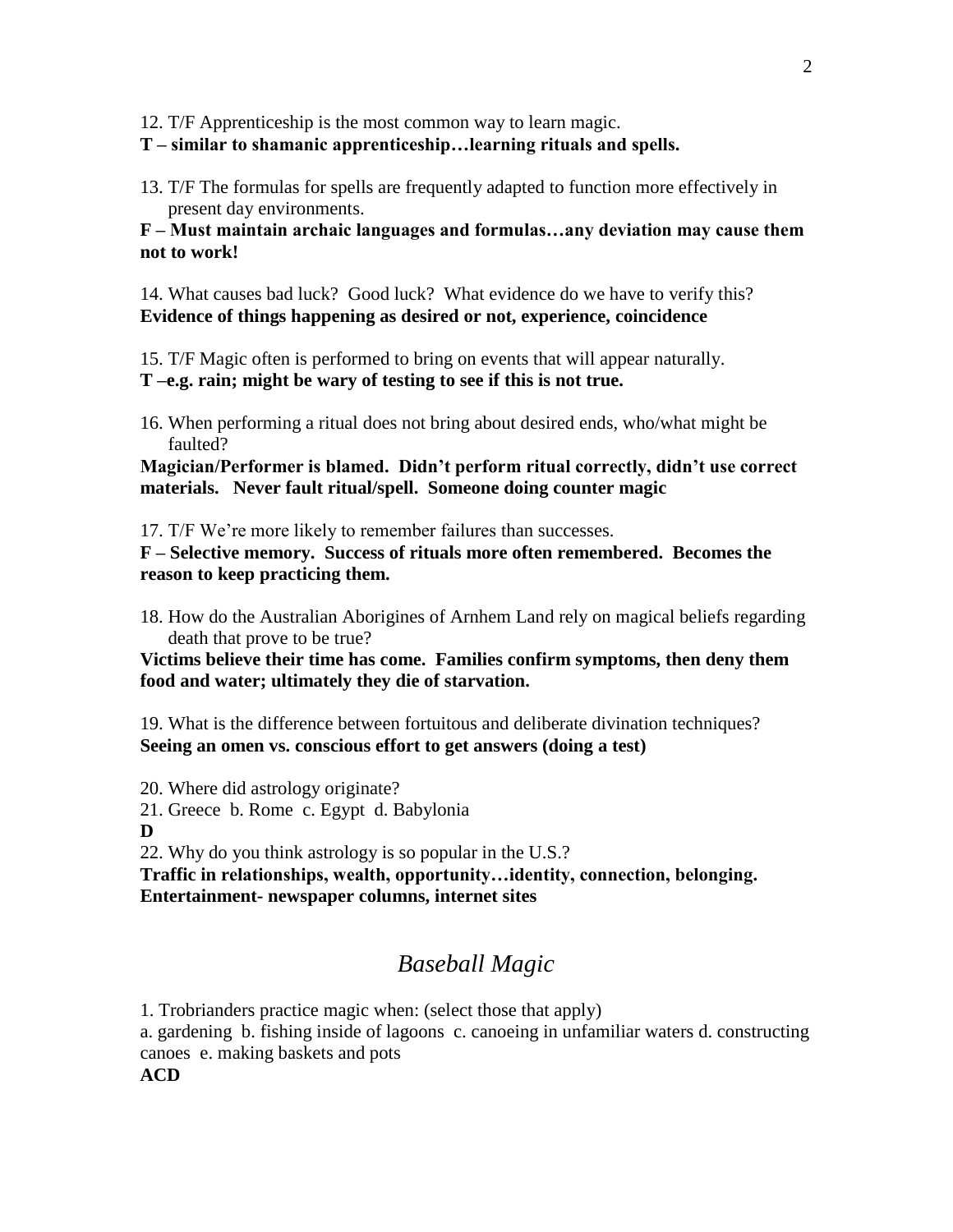2. Malinowski contends that preliterate peoples use magic to: (select those that apply) a. reduce anxiety b. provide a feeling of control c. increase their knowledge of the world d. to ensure safety and success.

### **ABD**

3. How and why are baseball players like Trobriand fishermen? **Rely on magic in uncertain situations**

4. According to Gmelch baseball players do not use magic when:

a. hitting b. fielding c. pitching d. running

**B – all others have more factors of uncertainty**

5. What are some examples of ritual actions that baseball players engage in? **Tugging a hat, eating certain foods, carrying good luck charms**

6. What are some examples of baseball taboos? How do they come about? **No sex before a game, don't eat certain foods.. Experiences "prove" them to be true.**

7. T/F Once a baseball player starts to rely on magic, it's likely he'll require it to keep up his confidence.

**T**

# *Strange Beliefs*

1. T/F Evans Pritchard studied witchcraft amongst the Azande of Africa. **T**

2. How do the Azande explain things that don't work out as expected? **Witchcraft/sorcery…e.g. fallen granary**

3. T/F Rituals of divination involve the use of oracles and omens.

**T**

4. Compare and contrast oracles and omens

**Oracles involve a test (e.g. the poison/chicken oracle) Omens are a sign (e.g. a four leafed clover)**

5. What oracles do the Azande consult?

### **Rubbing board, termite (re: granary) poison/chicken**

6. Why are Azande witch-doctors trusted despite much evidence that challenges their reliability?

### **Tradition…comfort with cultural practice**

7. How does divination differ from operating an oracle?

**Prediction re: an omen vs. doing a test where the outcome depends on the oracle process**